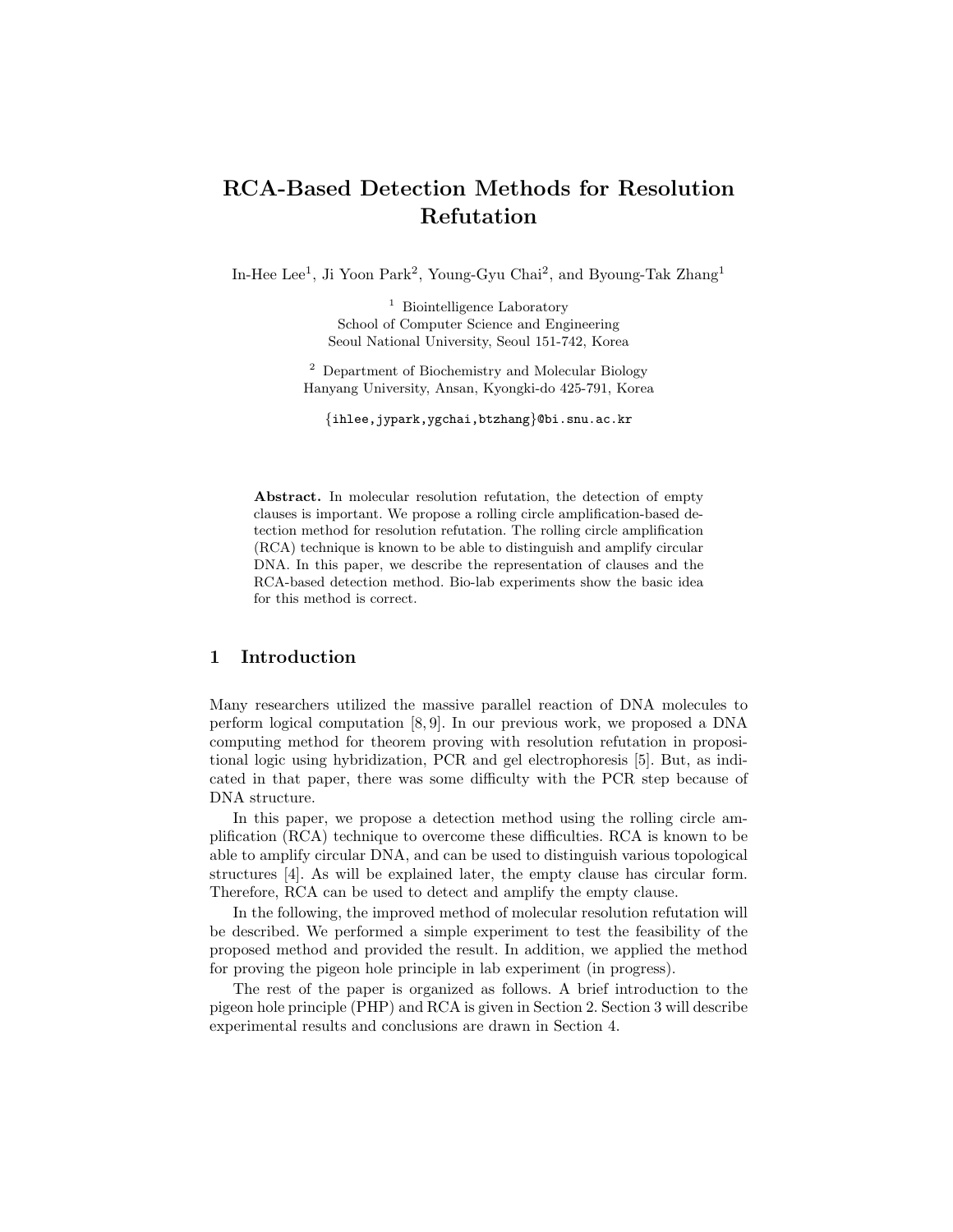2 In-Hee Lee et al.

# 2 Methods

#### 2.1 Resolution Refutation and the Pigeon Hole Principle

Refutation is a technique which proves the target formula by showing that the negation of the goal results in inconsistency. Resolution refutation is a kind of refutation which uses the resolution when showing the inconsistency. It requires that every formula is expressed in clause form. A clause form in propositional logic is defined as a set of literals connected with disjunctions (∨). A clause which contains no literal is called an empty clause  $(nil)$ . From two clauses A and B, resolution draws  $(A - \{v\}) \vee (B - \{\neg v\})$ , where v be a literal such that  $v \in A$  and  $\neg v \in B$ . We say that we resolved A and B on v and the product of resolution is called a *resolvent*. During applying resolution repeatedly, if a *nil* is produced, it is shown that the given clauses are not consistent. For it is proven that the negation of the goal leads to inconsistency, the goal is proven.

As a benchmark problem for the scaled-up version of our previous work [5], we choose the PHP which has been used as a test case for a proof system. Generally speaking, the PHP means a tautology which states that there exists no one-toone mapping from m objects (pigeons) to n objects (holes) where  $m > n$ , and is denoted as  $PHP_n^m$  [1]. To prove  $PHP_n^m$  with resolution refutation, we need to express the negation of  $PHP_n^m$  in clause form as follows:

1.  $P_{i,1} \vee P_{i,2} \vee \cdots \vee P_{i,n}$ , for each  $i \leq m$ , and 2.  $\neg P_{i,k} \lor \neg P_{j,k}$ , for each  $i, j \leq m, k \leq n, i \neq j$ ,

where  $P_{i,j}$  denotes the mapping of pigeon i to hole j. In this paper,  $PHP_2^3$  will be considered. The clauses of  $\neg PHP_2^3$  and one of its proof tree are given in Fig.  $1-(a,b)$ .

#### 2.2 RCA-Based Detection of Empty Clauses

Before explaining the RCA-based detection method for the empty clause, let us explain molecular representation of clause form. As in [8], each variable is encoded with a unique sequence. And the negation of the variable is represented with its complementary sequence. A clause with  $c$  literals is represented with molecules of c branches. Each branch has a sticky end whose single-stranded region corresponds to each literal in the clause.

With this scheme, the hybridization of complementary sticky ends means the resolution of a literal from the clauses. To prevent inverse resolution, we ligated the hybridization mixture. In our example of  $PHP<sub>2</sub><sup>3</sup>$ , an empty clause will have the form of a double-stranded ring as illustrated in Fig. 1-(c). In this way, each DNA ring represents a proof tree.

Now, all that is left is the detection of the empty clause, if any. Detecting a small amount of DNA is very difficult. Therefore, we used RCA to amplify the empty clause selectively, for the empty clause has a circular structure. To get more clear output, we deleted the non-empty clauses using exonuclease-III. Since the non-empty clauses have at least one sticky end, exonuclease-III can digest them.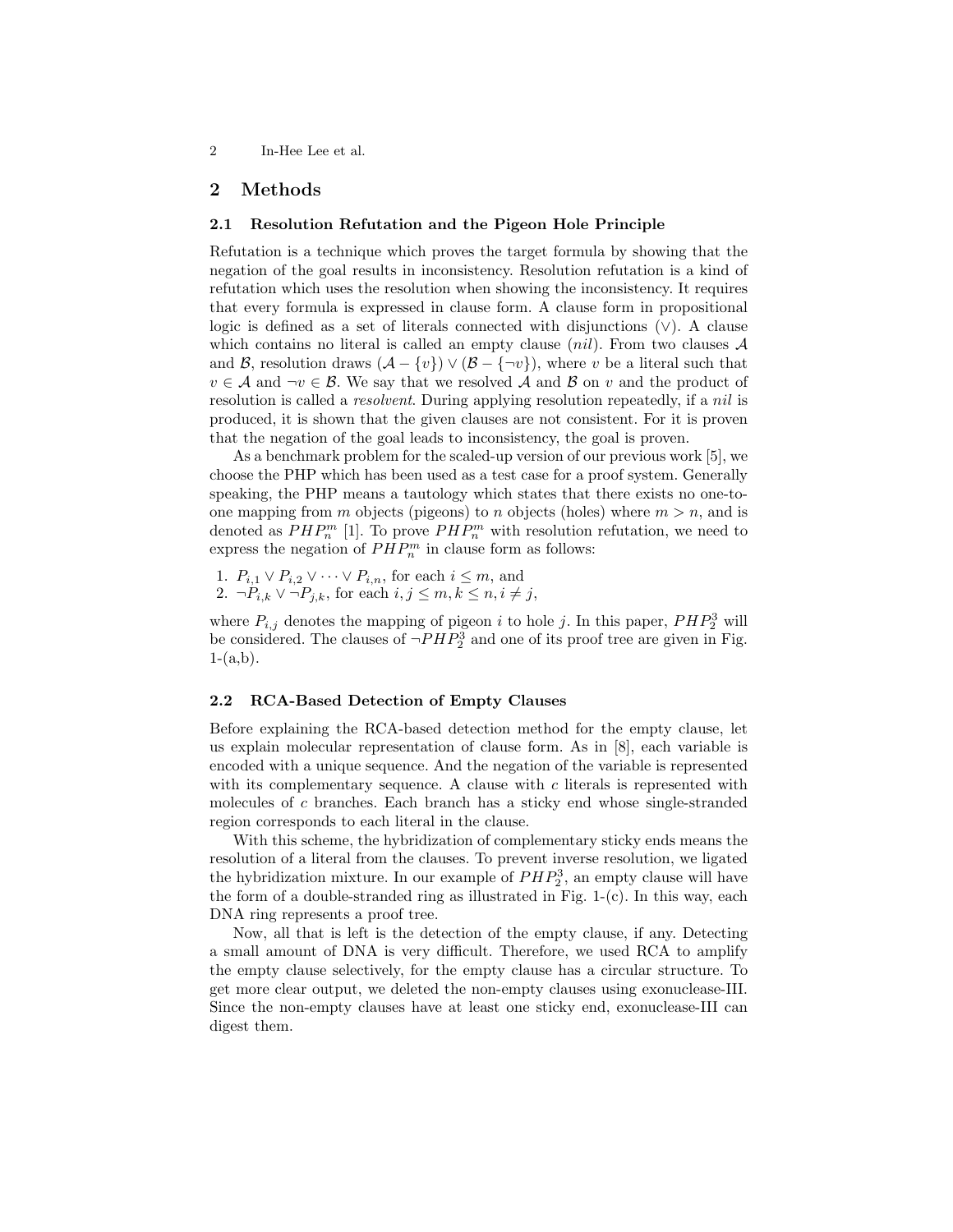

Fig. 1. (a) The clauses of  $\neg PHP_2^3$ . (b) One of possible resolution proof trees. (c) The molecular proof tree constructed from (b). The pair of ellipses connected to each other by dashed arrows represent complement sticky ends. If these two sticky ends hybridize together, a double-stranded DNA ring will be constructed.

# 3 Experimental Results

We tested the principle of the RCA-based method on a test problem. We test whether the RCA technique can be used to distinguish circular DNA from others. More specifically, we tried to amplify molecules of three different kinds of structure. The three kinds of structure compared are sticky ends, blunt ends, and a circular form. If only circular DNAs are amplified, we can conclude that the empty clause can be detected and amplified by RCA.

The sequences used to make sticky ends and blunt ends were designed by NACST/Seq using evolutionary optimization as described in [7]. For a circular DNA, we used the pUC19 plasmid. All oligonucleotides were synthesized by Genotech Co. The designed sequences are shown in Table 1. To determine

Table 1. Sequences designed for the test experiment.

| Sequences with two sticky ends                             |  |  |
|------------------------------------------------------------|--|--|
| $3'$ -<br>CGTACGTACGCTGAACTGCCTTGCGTTGACTGCGTTCATTGTATG-5' |  |  |
| $-3'$                                                      |  |  |
| Sequences with blunt ends                                  |  |  |
|                                                            |  |  |
|                                                            |  |  |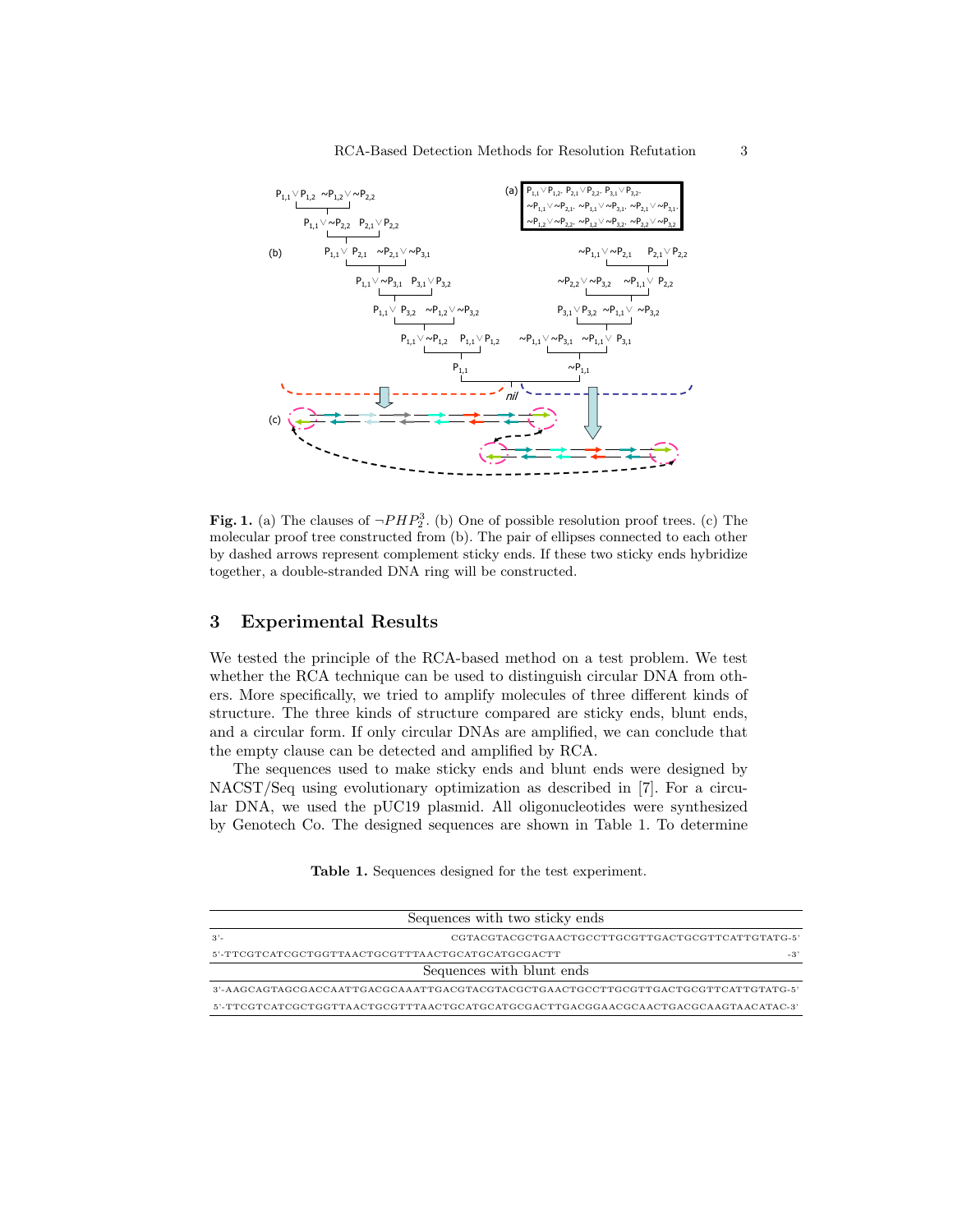4 In-Hee Lee et al.



Fig. 2. (a) The electrophoresis of oligonucleotide mixture of blunt ends and sticky ends on 3% agarose gel. Lanes 1,2: hybridization result of sticky ends. 100 pmol and 200 pmol of the mixture, respectively. Lanes 3,4: hybridization result of blunt ends. 100 pmol and 200 pmol of the mixture, respectively. Lane M: 25 bp ladder. (b) The electrophoresis of RCA results on 3% agarose gel. Lanes 3,4: hybridization result of blunt ends and sticky ends respectively. Lanes 5,6: RCA product of lanes 3 and 4, respectively. Lane 7: Exonuclease III digested product of lanes 3 and 4. Lane 8: RCA product of pUC19. Lane M: 25 bp ladder.

the condition for the enzyme reaction, we referenced  $[2, 3, 6]$ . The experiment includes hybridization, reaction with exonuclease-III, RCA and gel electrophoresis.

Fig. 2 shows the result of hybridization and gel electrophoresis. To confirm the formation of sticky ends and blunt ends, we analyzed the hybridization mixture by gel electrophoresis as shown in Fig. 2 (a). As can be seen in lane 5 of Fig. 2 (b), the molecules with blunt ends or sticky ends were amplified by RCA. But in comparison to lane 8, the positions of bands in each lane are different. Amplifying circular template with RCA produces very long strands. On the contrary, RCA with linear template produces strands of the same length with the original. As a result, with the RCA method, we can distinguish circular DNAs from the others.

The results demonstrate that RCA can amplify the circular DNAs selectively, and thus can be used to detect the empty clauses. Based on this result, we applied the method to proving  $PHP_2^3$ . In this case, the overall procedure is the same as that of the previous experiment. But, the ligation step is included after hybridization. In this ligation step, all clauses in a proof tree get connected and are never separated in the following steps. The experiment for this problem is in progress.